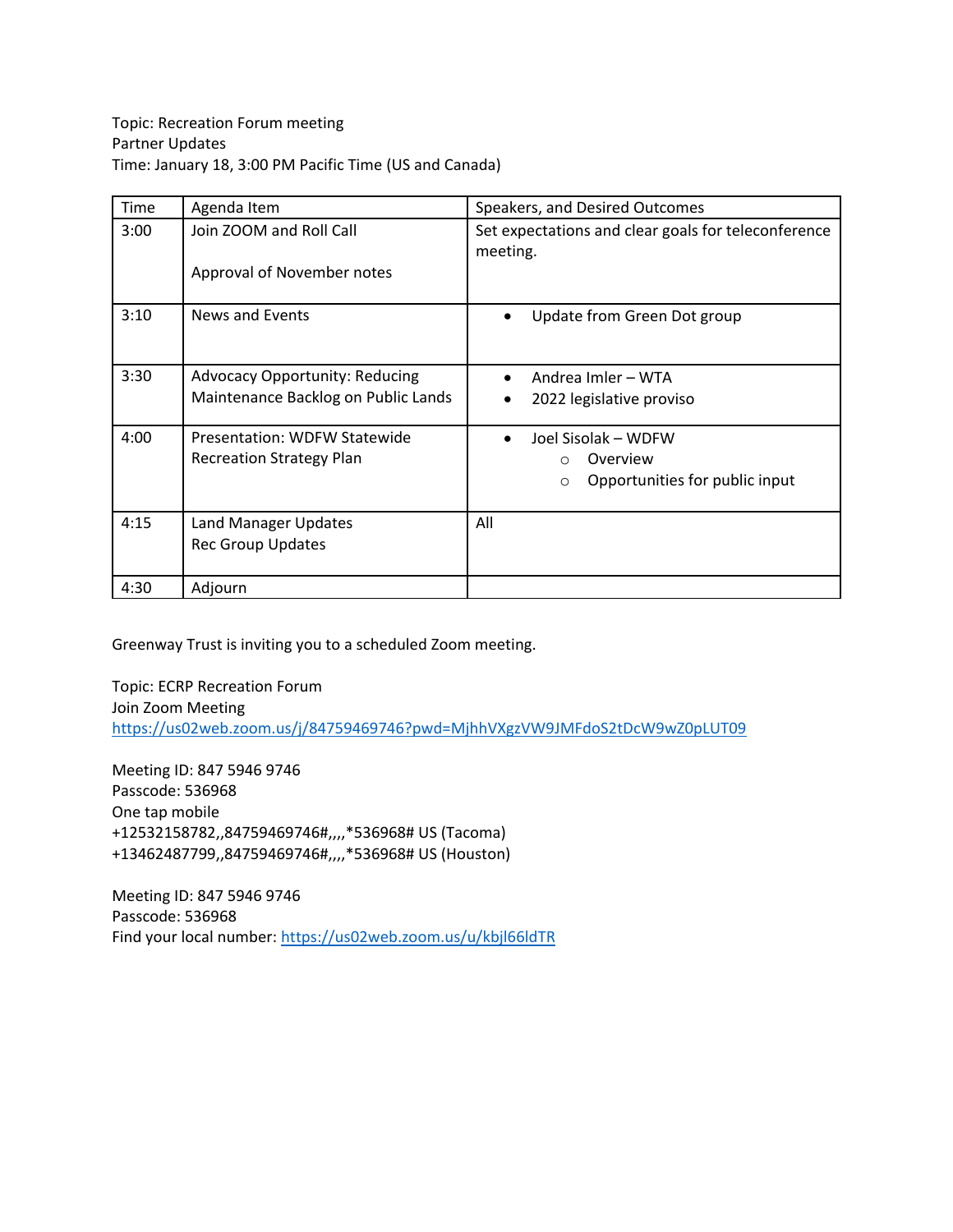Attending: Gene Reed, Kevin Clements, Karen Behm, Eva Tyler, Kathy Young, Bradley Gasawski, Wayne Mohler, Doug Kilgore, Crystal Smith

Land Managers: Ross Huffman, Heide Anderson (new WDFW Rec Planner), Deb Kelly, Kurt Hellman, Stephanie Margheim, Joel Sisolak, Katie Pofahl, Larry Leach, Allie Tripp, Vince Pruis

- News and Updates
	- o Green Dot Rd subcommittee
		- Met a few times to discuss Governor's Budget. Now drafting outreach plan to speak to legislators about improving funding for maintenance for GDR
			- Since this is a supplementary session, will mostly be supporting Education and Enforce
		- GDR also looking at actions to support DNR and WDFW in securing access to Naneum State Forest.
			- Fact finding mission recently, looking at roads and mapping out adjacent landowners
		- Also setting up to support WTA's budget proviso (see below)
	- o Alternate trails subcommittee
		- No movement here because we've been under 6ft of snow
		- Eva would like to speak with Lindsey Pruett soon
			- Gather up Karen and Kathy
			- Note: Lindsey has accepted the Lead Rec Specialist position at the Cle
				- Elum Ranger District
					- o Pete Larned is the lead snow ranger, will be taking on winter rec role. Judi Sandretto continues to fill in with trail crew.
- WTA Budget proviso: Maintenance Backlog on Public Lands
	- $\circ$  Overview will launch on the public level in February
	- o WTA requesting \$15mil from operating budget annually
		- **Split 3-ways between DNR, WDFW, State Parks**
		- **•** Dedicated to Maintenance backlog
		- Agencies self-determine where the funding will go
	- $\circ$  Advocate-led request, though agencies provided input on what amount they are able to spend with current capacity
	- o ADDITIVE to agencies' official budgets
	- o Hope to increase this figure in future biennia
	- o Status:
		- Lawmakers being asked to include this in their budget asks
		- Once added to budget request, we can move into public support mode
	- o Questions:
		- $\blacksquare$  Is there a number on the bill?
			- No, folding into the legislators budget requests
		- Nicky will include one-pager with notes, but WHEN should it be pushed?
			- "Not quite yet"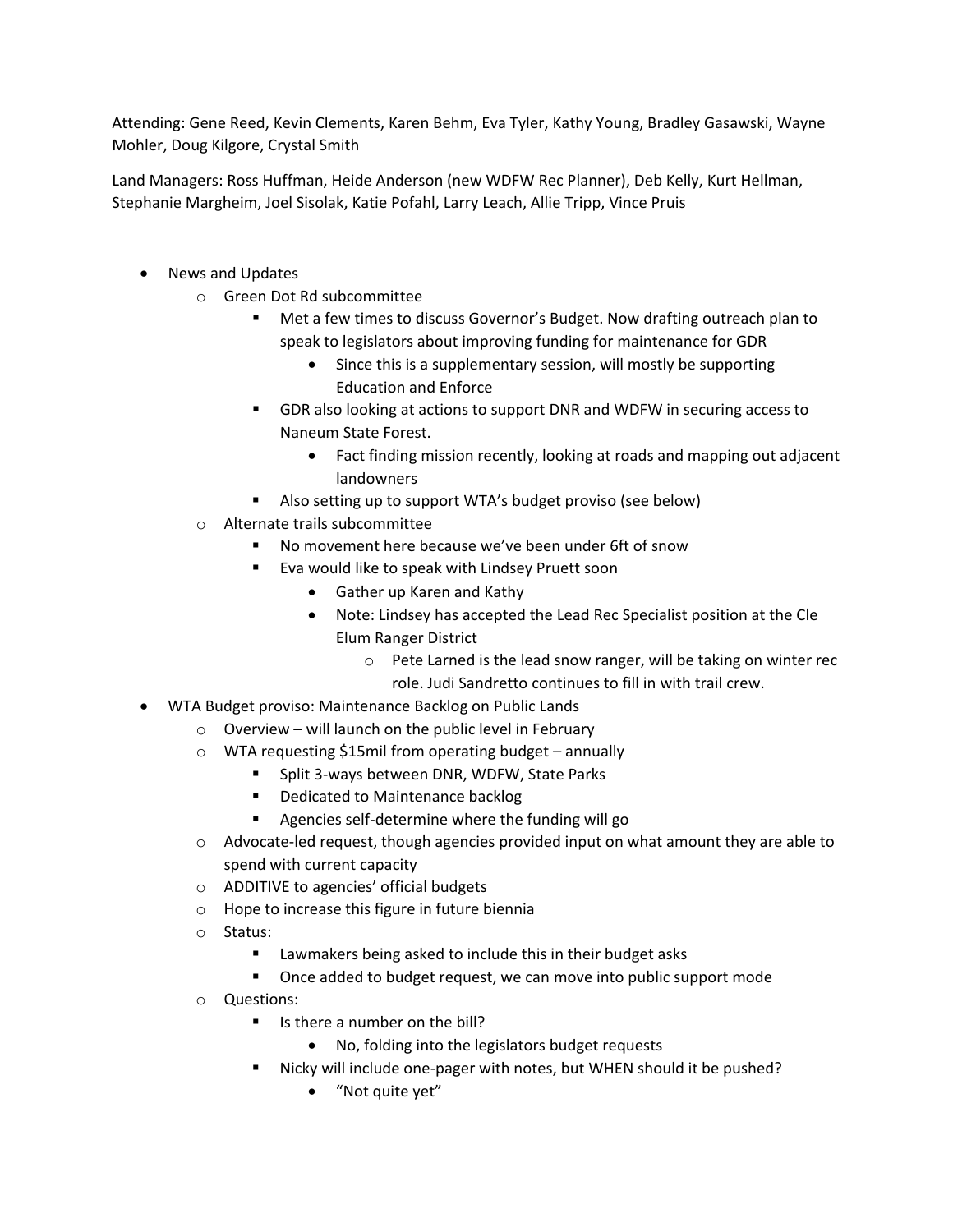- WTA will release a full toolkit, which we will share
- o Next steps:
	- **Utilizing WTA toolkit**
	- **Public signing onto a letter**
- WDFW statewide rec strategy
	- o 10 year strategy
	- o Goals/measures for success:
		- Increase protection for habitat, fish, wildlife, and cultural/tribal resources
		- **Enhance rec experiences on WDFW lands**
	- $\circ$  Identifies WDFW's niche as "offering opportunities to have a more primitive outdoor experience, encountering nature in intact and recovering ecosystems"
		- Plan does not focus on WDFW's biggest niche providing hunting and fishing.
		- Even though hunting and fishing is not as present in this guide, they are NOT going away or decreasing
		- Plan aimed at trail users, focused/less dispersed types of rec
	- o Strategic priorities:
		- **Use and Impact monitoring** 
			- Getting a better idea of how many people, where, why, and how that affects the resource
			- Area of particular emphasis tribal governments in close consultation
		- Regional and Local Planning
			- Rec planning, land use planning across scales.
			- Regional: new model for water access area planning (WDFW manages 450-500 access points, need better funding)
			- Integrating rec planning into wildlife area planning
				- o Taking a zoning approach to determine where rec is compatible with wildlife, in what seasons
		- Statewide and Local Rulemaking
			- Asking law enforcement officers what areas need strengthening
				- o Use of illegal roads and trails
				- o Streambank easements
				- o Use of drones
				- o Cutting standing trees
			- Local: not all regulations are applicable or appropriate everywhere
				- o Developing mechanism for local rulemaking
				- o Currently a lot of those laws are only made clear on local signage
		- Travel Management
			- Developing comprehensive road policy and trail policy
			- Determine categorization and maintenance levels of routes
				- o Closing illegal routes that duplicate existing ones or run through sensitive/bad places
			- Planning for areas of high use and/or impact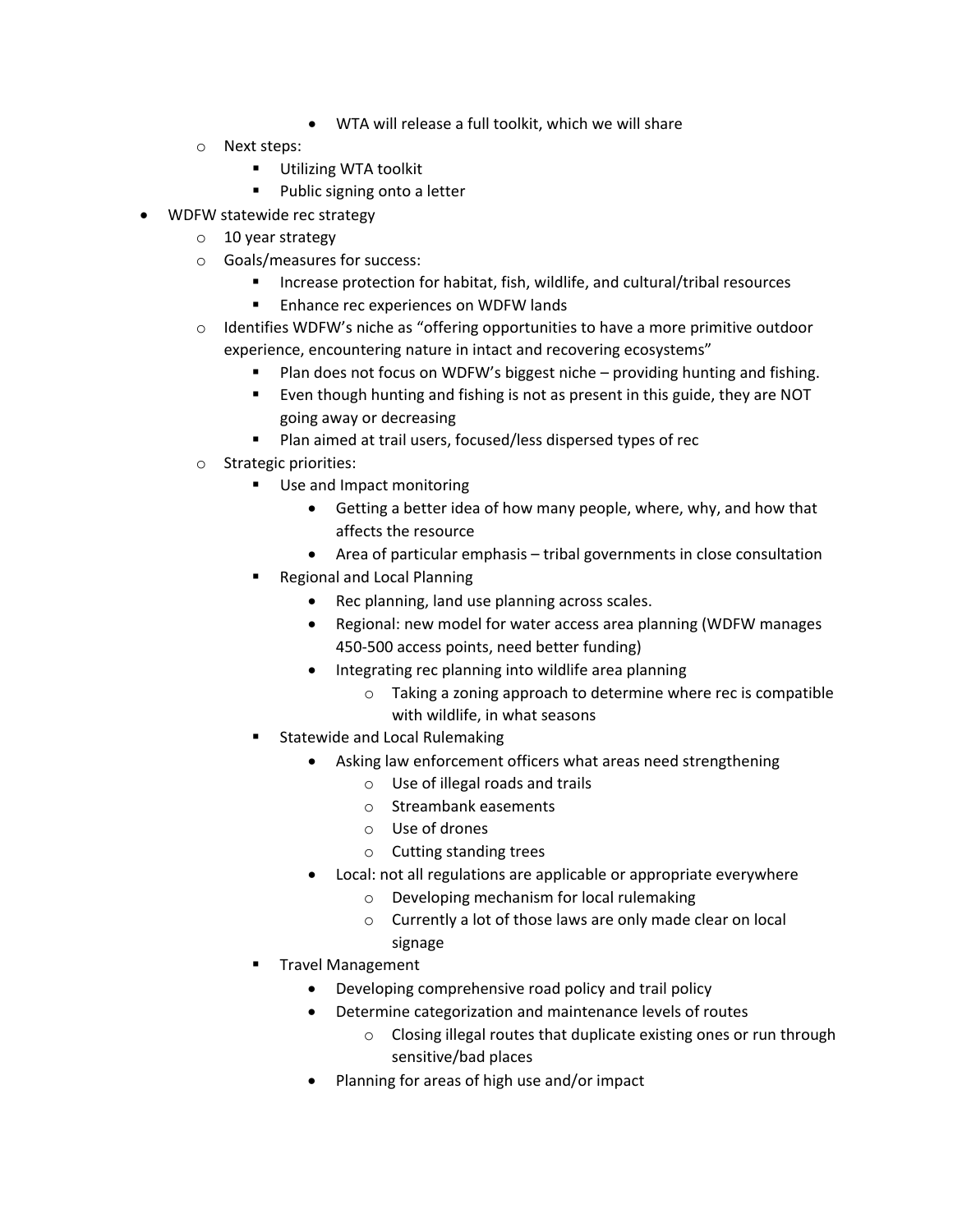- Changing designation of roads from 'open unless posted closed' to 'closed unless posted open'
	- o Outside of Green Dot system, roads are open unless a sign says otherwise
		- Does not synch with how other land managers operate their properties
		- **Makes it difficult to close illegal routes, because under** current rules anything that 'looks or smells' like a road will be used like a road, regardless of whether it crosses private property or sensitive habitat
- Education and Engagement
	- Efforts to make lands and programs more welcoming to diverse groups
	- Be more inclusive to audiences other than white males >35years old
		- o Listening sessions coming up to determine barriers and plug historically marginalized groups into planning for future programming
		- o Provide education about safe and responsible rec
- Capacity and Funding
	- Dealing with maintenance backlog will take time and resources
	- Acknowledge that existing staff have very full plates. Implementing this 10 year strategy will take more resources than we currently have
		- o Funding
		- o Strategic partnerships with tribal and nonprofit entities
- o Near term actions
	- **Plan is out for public comment until end of February**
	- <https://wdfw.wa.gov/licenses/environmental/sepa/open-comments>
	- Next few biennia:
		- Collect and analyze data
		- Curtail illegal activity
		- Make land more welcoming through listening sessions, community engagement, website updates and signage
		- Increase capacity
			- o Proviso
			- o Governor's budget
				- **Addressing water access area maintenance**
				- **Provide support for rec coordination**
				- **Improving signage**
			- o Staff feels optimistic going into this session
		- Working rec planning into wildlife area planning currently happening in the Methow, looking at Ginko
- o Questions:
	- Karen WDFW lands have always felt like a free for all, is encouraged to see some travel management happening in high impact areas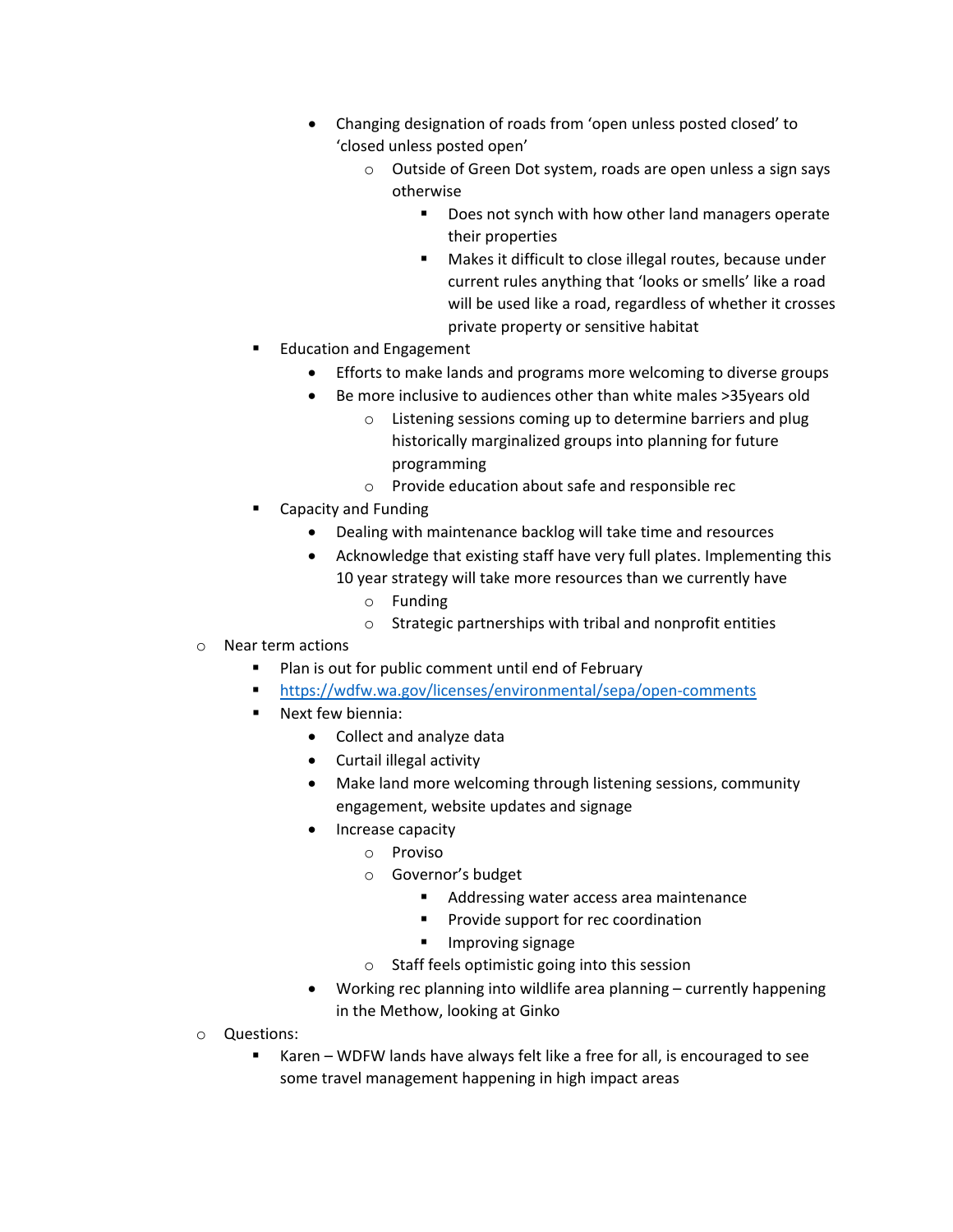- Kevin concerned that we're moving from a philosophy of 'you can do it unless it's prohibited' to one of 'you cannot do it unless it's specifically permitted'
	- May be suitable for roads, but trails/camping tend to go where animals are. Game trails would count as 'illegal', but are a core tool for hunters. Elk camps/deer camps similarly pop up where animals are.
	- Joel acknowledges these challenges, that WDFW has to be thoughtful about how to distinguish between dispersed use and concentrated use. However it has been a 'free for all', and that model has to change if WDFW is going to meet their mission for habitat and wildlife
- Wayne: also commenting on the change from open-unless-signed-closed. If everything is closed unless there's a sign, likely to run into some problems. Suggests that USFS has considered this in the past, asks how they proceeded with that.
	- Joel not so much 'closed unless signed open', it's *'closed unless designated open'¸* and they're looking for ways to make that designation clear
- Kathy does the closed-unless-designated-open piece apply to specific uses rather than areas?
	- Yes, part of designation system is clear determination of what uses are appropriate where
	- Intention is to take a landscape level approach, not a sudden sea-shift. Want to work closely with the local folks
- Karen landscape definitely allows more specific planning and channeling. Cites PSE road management system being very different from WDFW's, and how that can affect elk
	- More pullouts for wildlife viewing pls
- Bradley What is an example of 'closed unless designated open'? Trying to conceptualize how to explain this
	- Ross Because it's a very similar application as Green Dot, does not see many changes in Kittitas
	- Some changes may include Umptanum Falls:
		- o Open route! But if there's a user-built spur, that would be closed.
			- **WDFW working on determining the process for working** through whether a route should be made official
	- Areas in upper LT Murray, where USFS and WDFW mix, some roads will need to be specifically designated open
	- Joel other regions are interested in adopting Green Dot, because it fits the intention of this new plan very well
- o INPUT OPEN THROUGH FEBRUARY
	- Will also be some public meetings in February
- Land Manager Updates
	- o WDFW
		- Rec Plan is the big one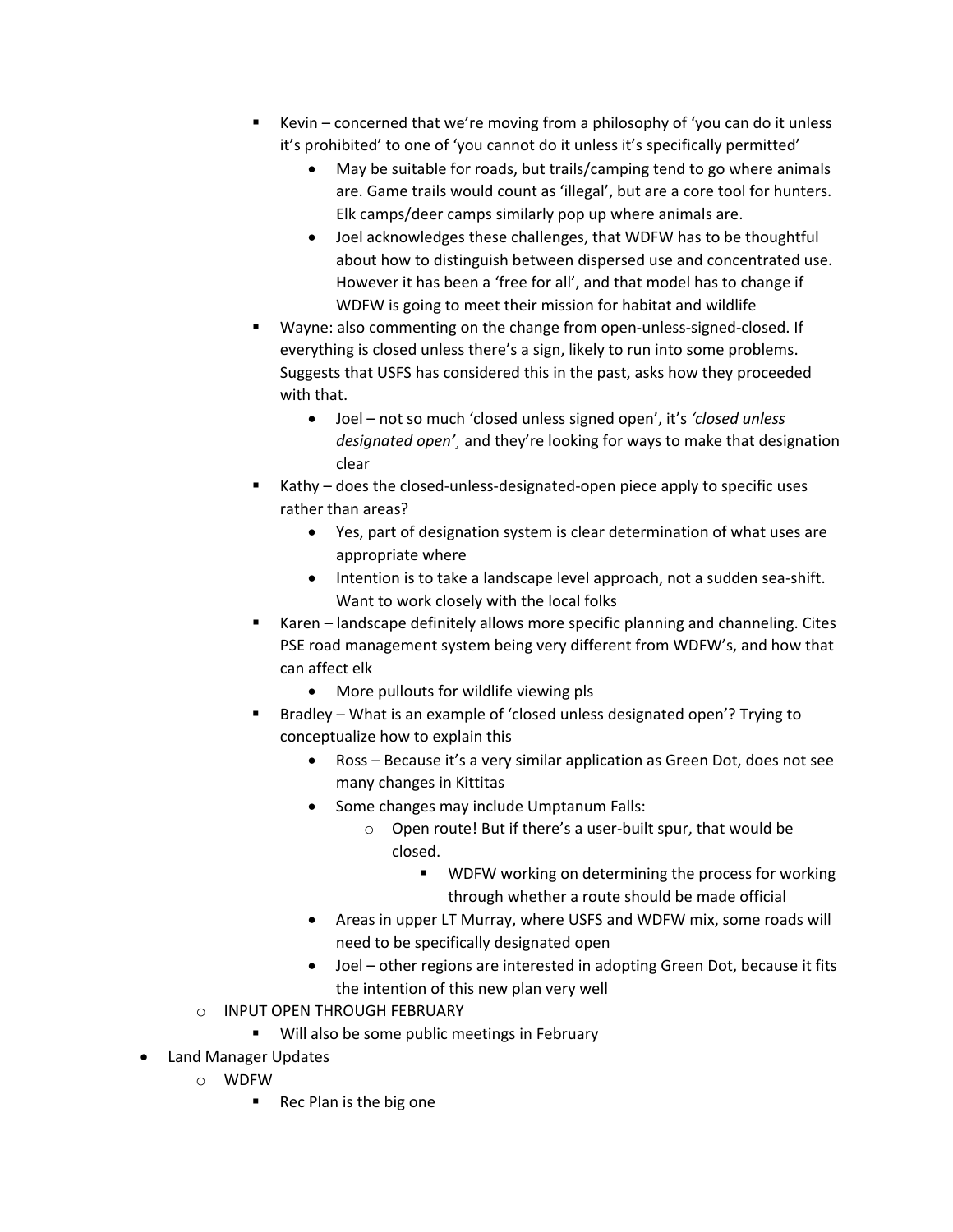- WDFW tries to host a Green Dot Rd Management meeting every year. Was not able to do so in 2021. They're looking to distribute a survey in 2022 so people can provide comment and feedback. Ross will share a link in February.
- Statewide, some bills have been introduced to do away with Discover Pass, change target shooting, etc. None have gone out of committee, but staff are tracking
	- Wayne any sign that Discover Pass elimination has traction?
	- Staff not comfortable making predictions, but there's recognition that DP is an important source of revenue
		- o Note that a bill has been introduced every year since 2011
- o USFS
	- Winter rec plowing has resumed! Temporary closure at Gold Creek Pond lifted
		- Plows still working on French Cabin Cr and Salmon la Sac. Should be cleared out this week
		- Blewett is plowed, but smaller sites (Swauk Creek, etc) are still blocked in
		- Karen: what about 29 Pines in Teanaway?
			- o County rd is plowed to the end of the pavement, so 29 pines is accessible. Only plowed to 2 lanes, though, so have to drive down to turnaround, turn, and park in southbound lane
- o DNR
	- Greendot updates underway
	- See above notes about 29 Pines
	- Interviewing Education and Enforcement trail steward position! Hope to have someone on beginning of March
		- Mainly in Yakima, but will be on Kittitas Greendot rds
- o TNC
	- Alliance Rd has been and will be closed on the ridge, due to logging
		- <https://parks.state.wa.us/DocumentCenter/View/10415/Last-Resort->
		- Coal Mines Trail is still an active route
		- Areas up by Last Resort are also open to rec, so there's a loop
	- **USFS realty group has given TNC a timeline on transferring Cabin Creek parcels.** May happen within next calendar year.
		- Exciting for winter motorized rec, because lands will be in permanent protection status, and will consolidate trails in the area
		- May cause some disruption in rec access. Communication underway with USFS.
- o CNW
	- No updates from Laurel!
- o Greenway
	- NHA Management Plan is out! Please provide feedback, or read to get a sense of what kinds of projects NHA can help support!
- Other: